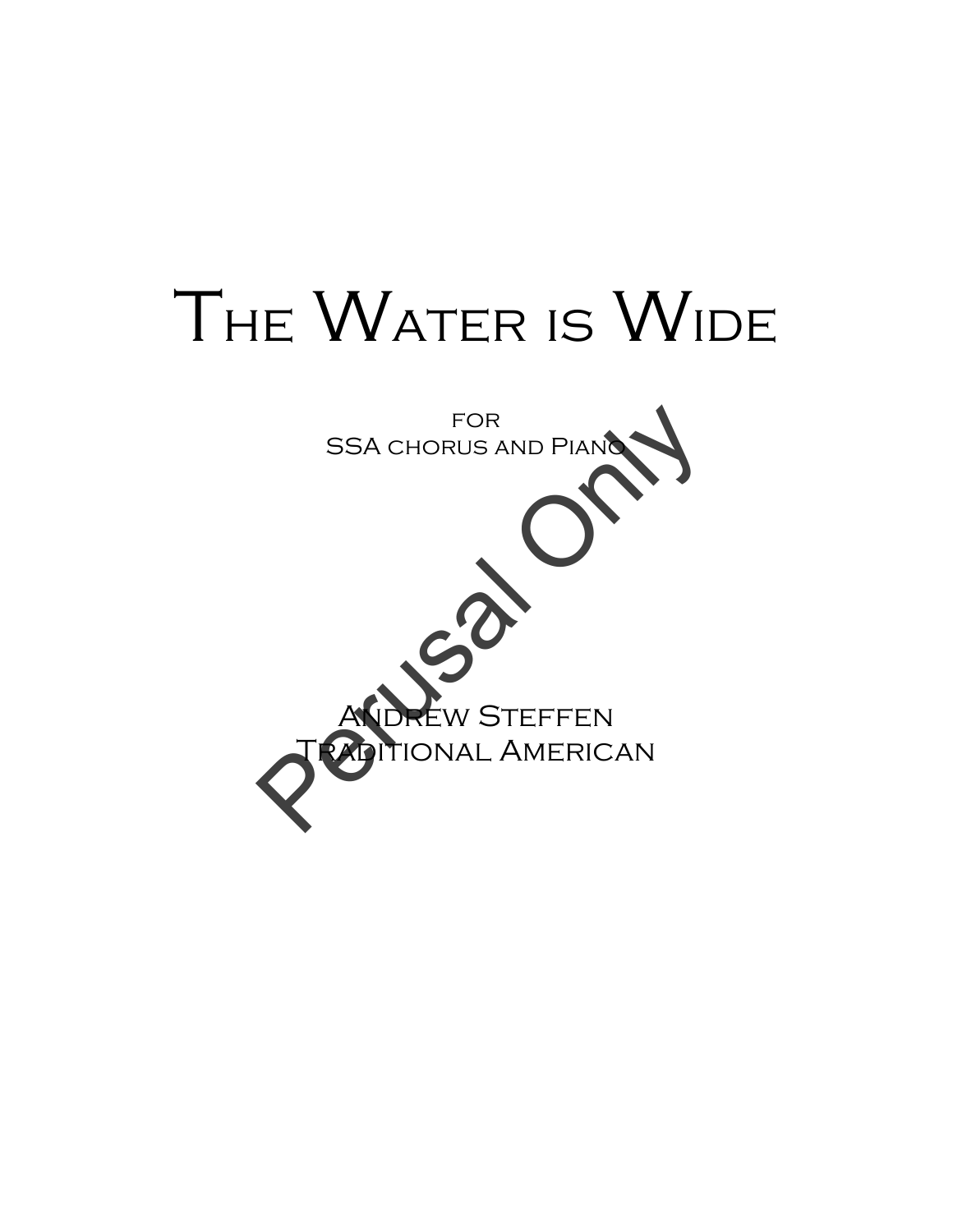## **PERFORMANCE NOTES:**

The paradox of simplicity rests in how difficult it is to create it. Love is one of those simplicities. Its complexity and intricacy captures us when we experience it. However, we are not all fortunate to always keep that love in our life. Sometimes love finds us when we least expect it only to have it leave us as quickly as it arrived. This particular arrangement accentuates the simple melody through unison lines and accompaniment with constant tension and release.

The counter melody represents the perspective we encounter through love. The simple melody we encountered in the beginning has morphed into another melody we wouldn't have encountered without the initial melody. At the apex of the work, we have arrived at the height of our love. Both lines join together to create a sonic tapestry sewn together by a descant line. However that love is only to leave as quickly, tragically, and beautifully as it arrived, ending in unison.

Singers should strive for true unison while maintaining tone that is weightless and warm.

- Andrew Steffen Perusal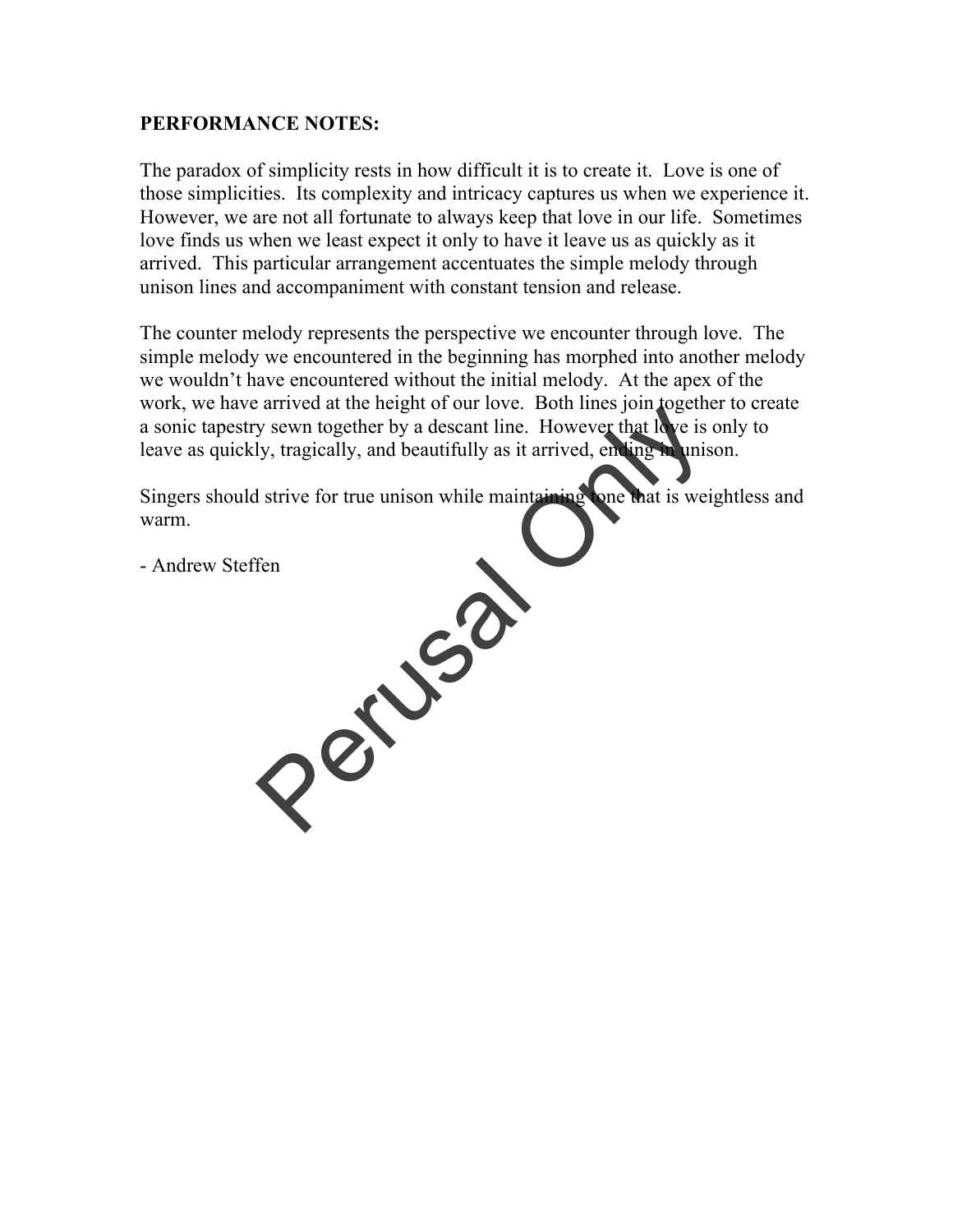*For Cantamus at Oklahoma State University*

## The Water is Wide

Traditional American and adaptation of Psalm 55:6

Traditional American arr. Andrew Steffen



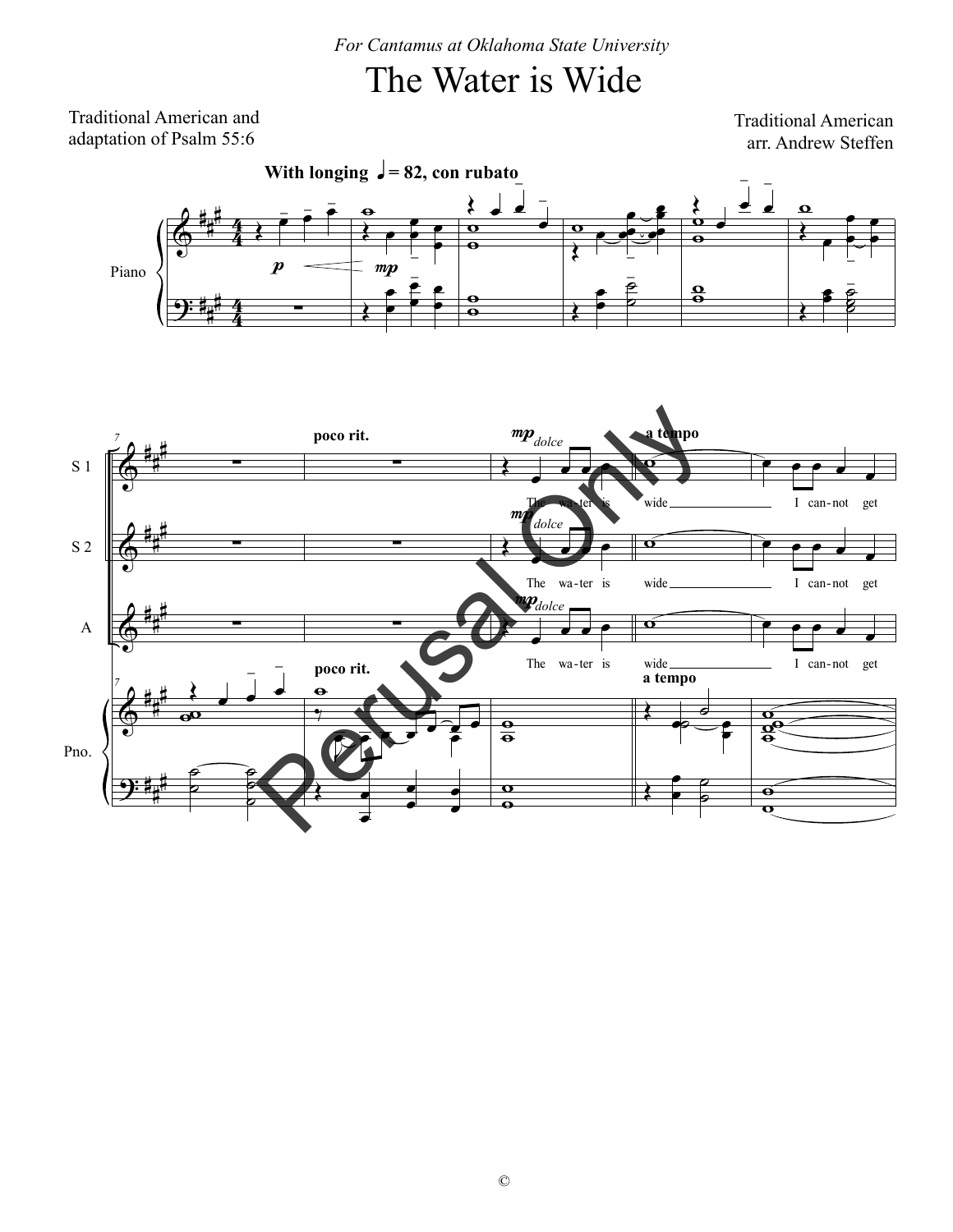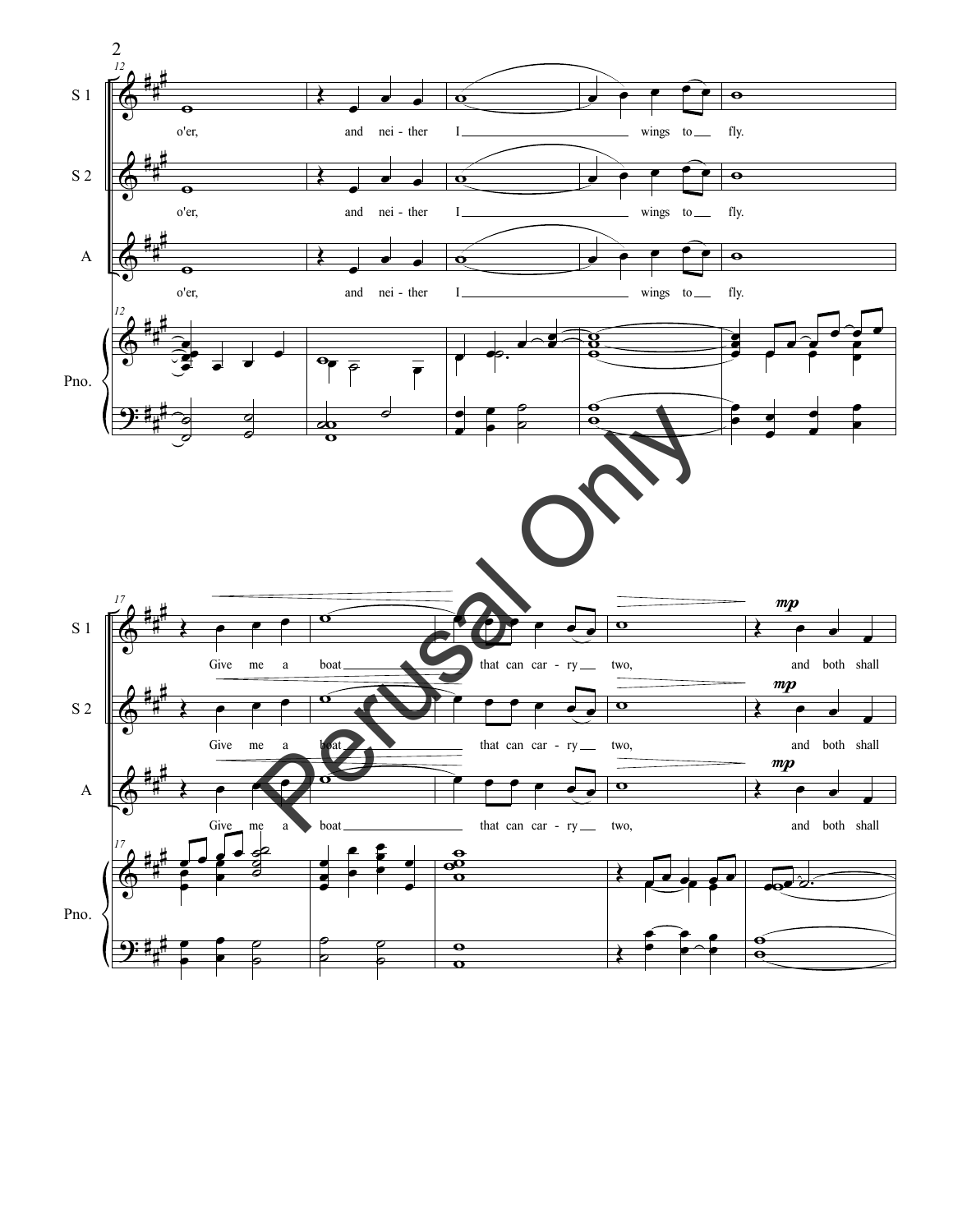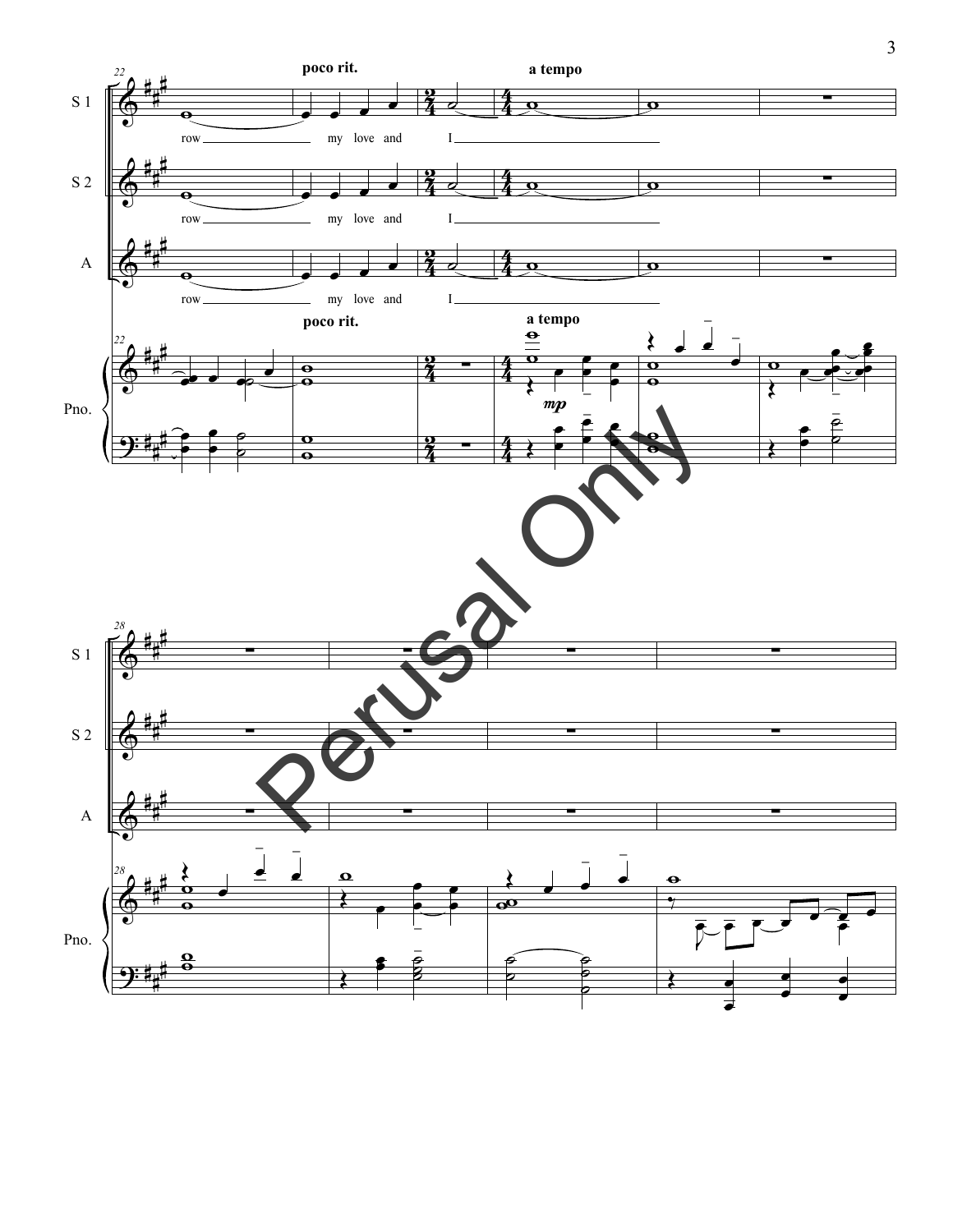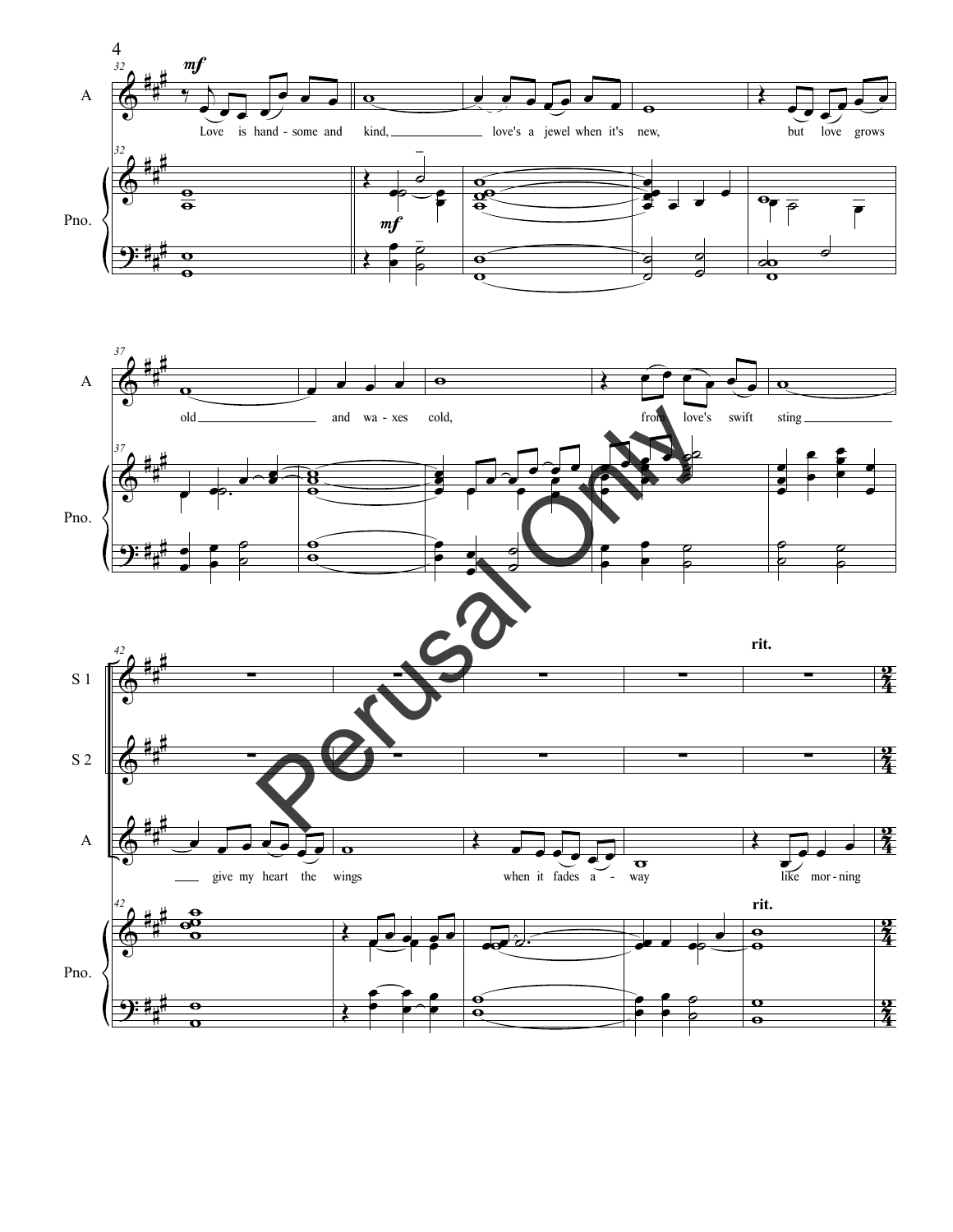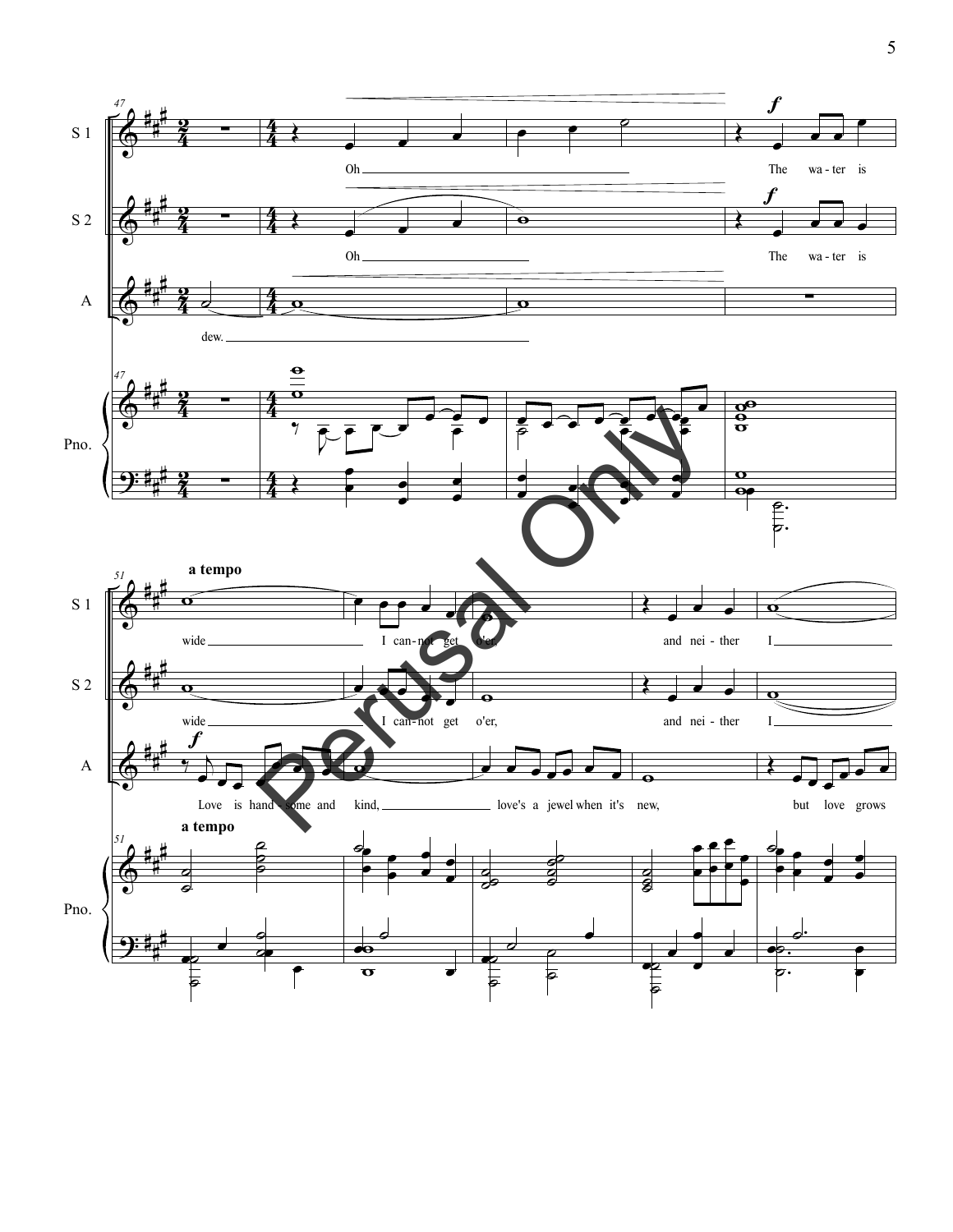

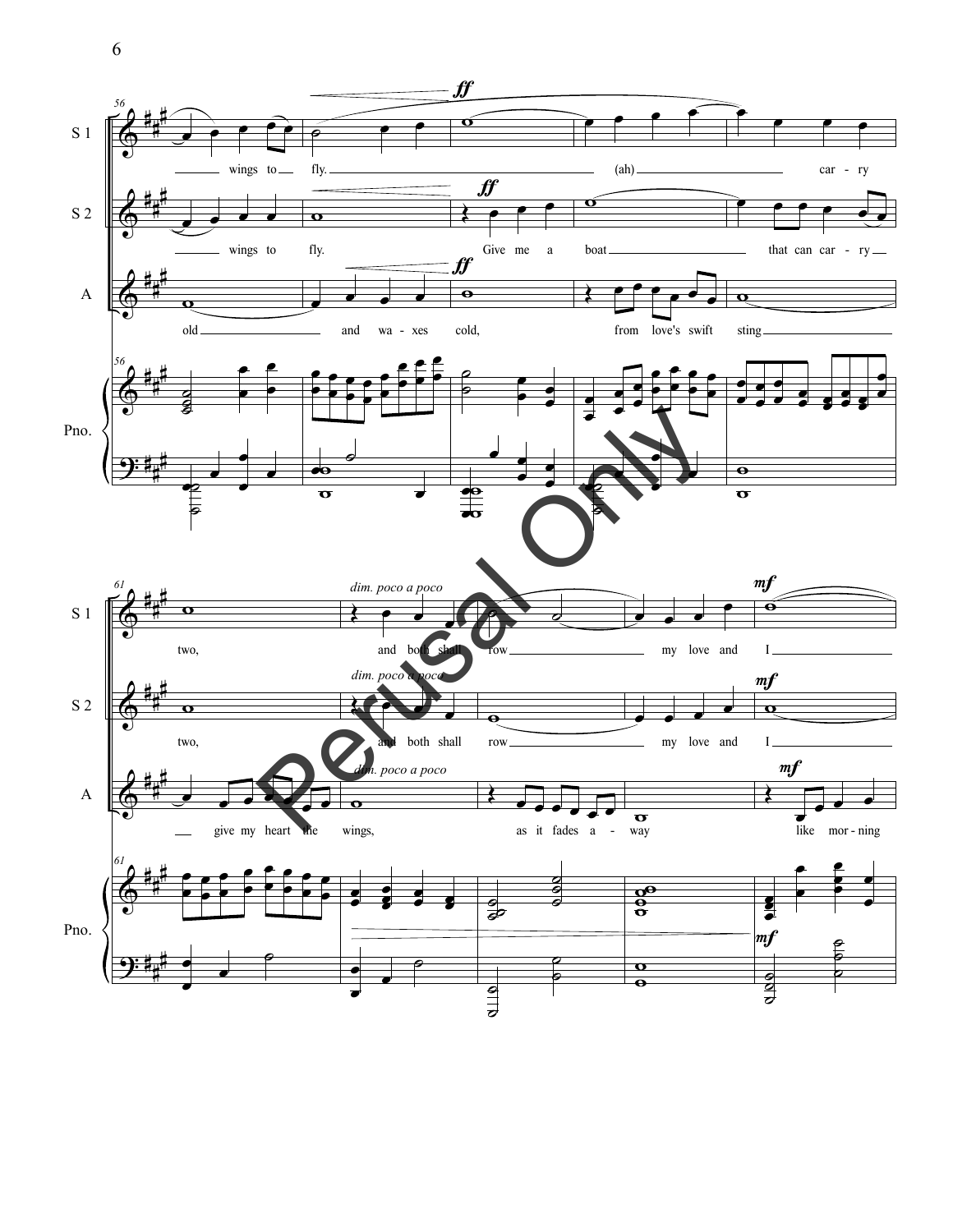